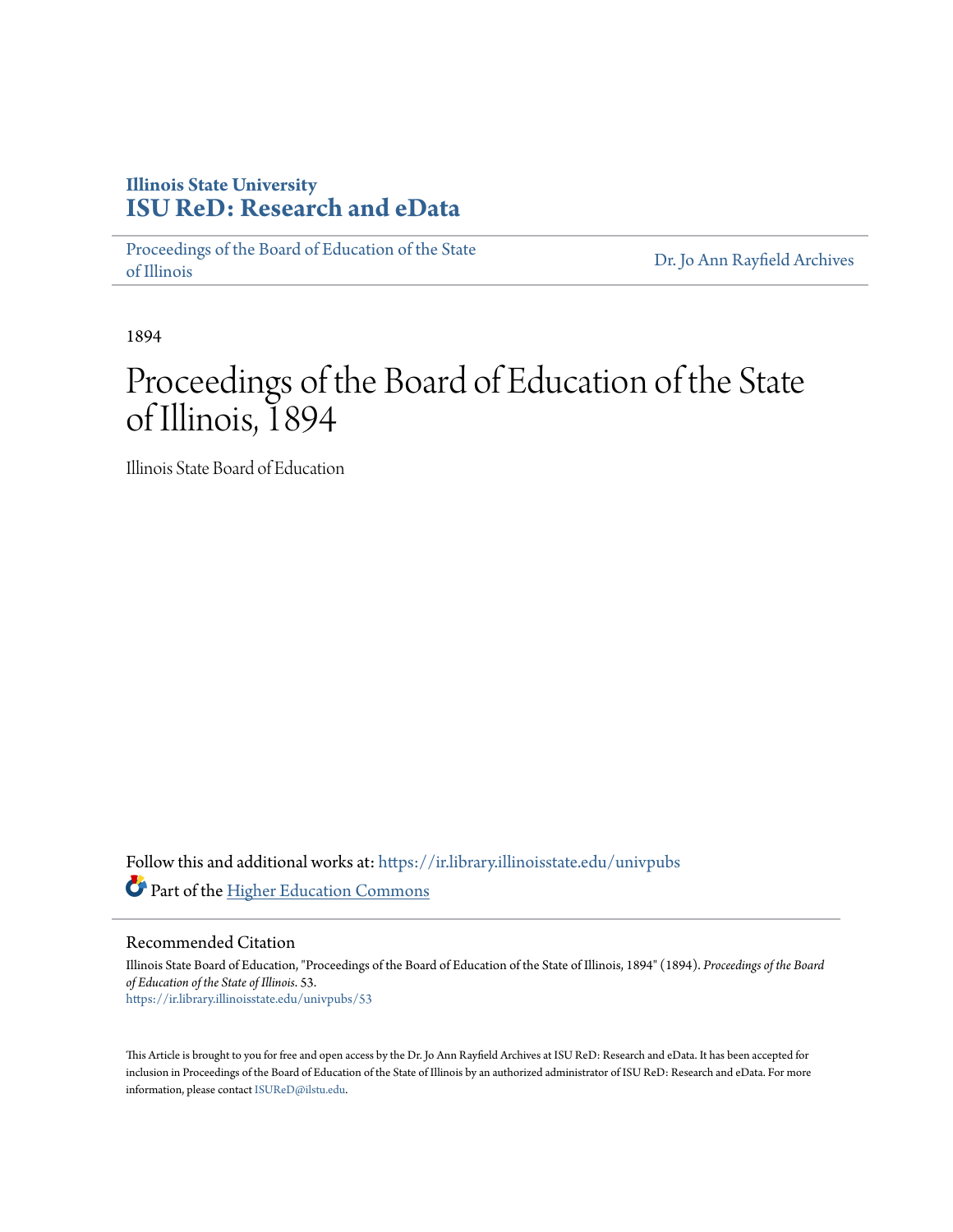## PROCEEDINGS

**OF THE**

# BOARD OF EDUCATION

#### **OF THE**

## STATE OF ILLINOIS.

REGULAR MEETING HELD AT NORMAL, JUNE 20, 1894.

SPRINGFIELD, ILL.: H. W. **ROKKER, STATE** PRINTER **AND BINDER.** 1894.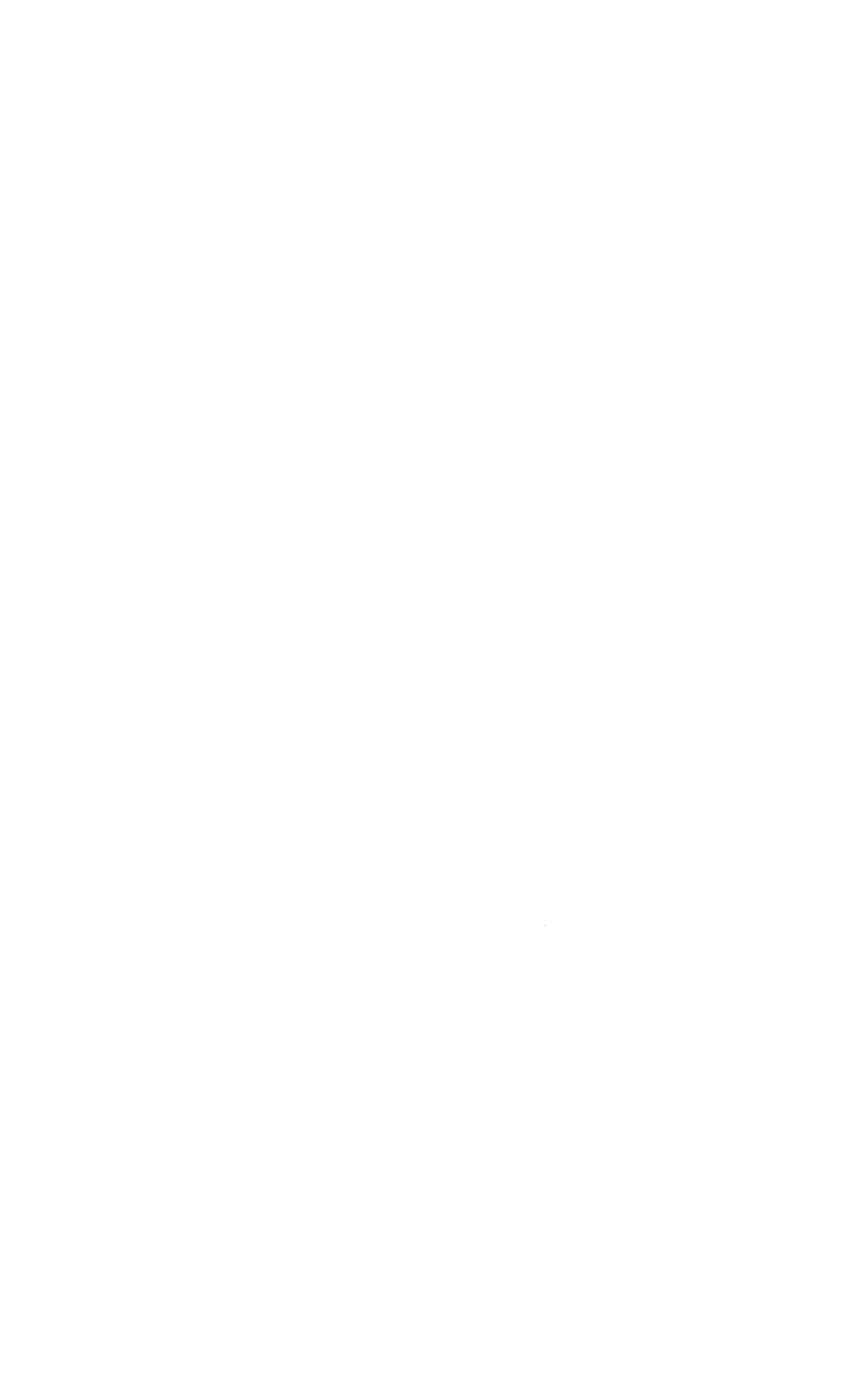## STATE BOARD OF EDUCATION.

### OFFICERS OF THE BOARD.

## STANDING COMMITTEES.

| Text Books and Course of InstructionRaab, Young, Kimbrough. |
|-------------------------------------------------------------|
|                                                             |
|                                                             |
|                                                             |
|                                                             |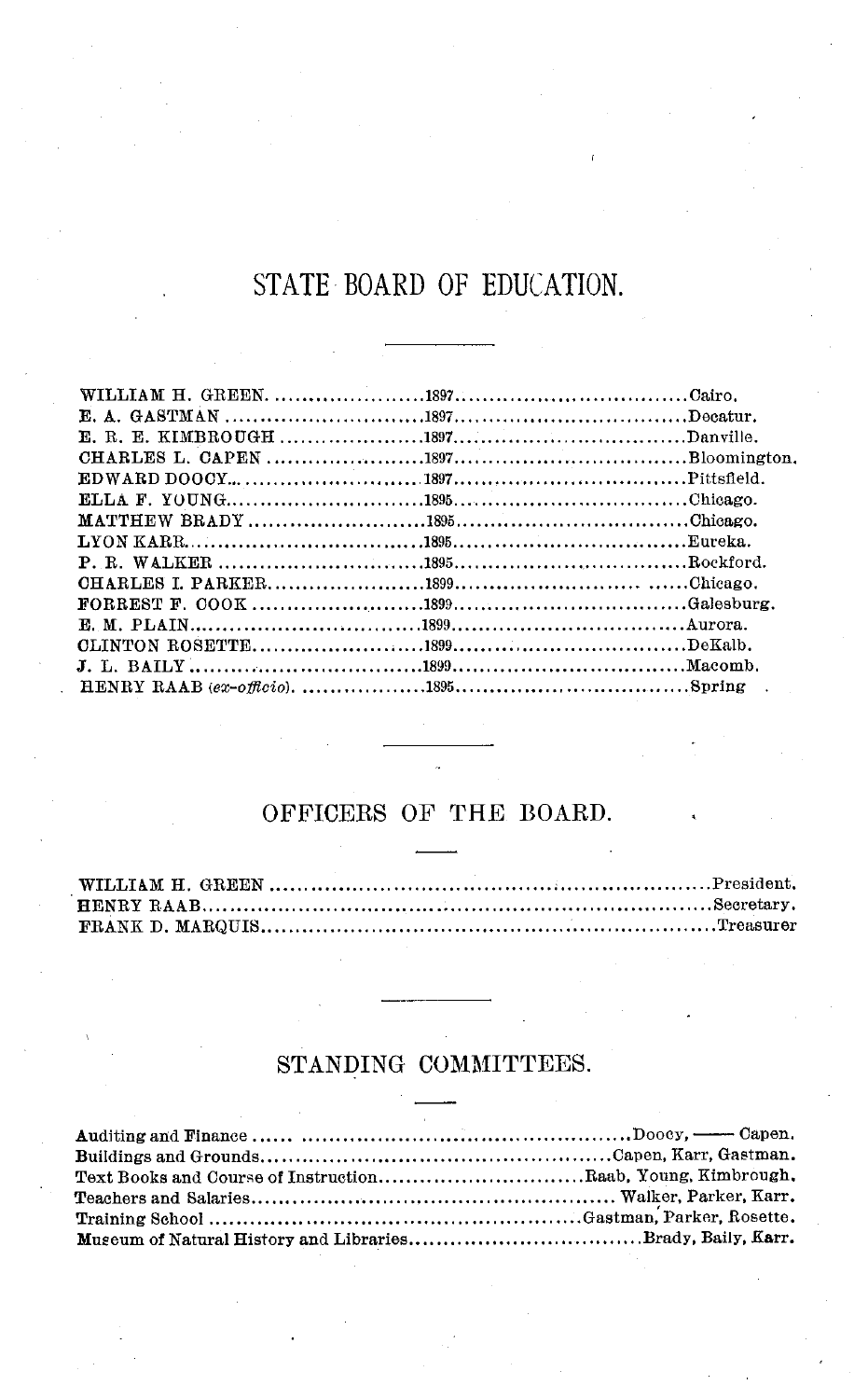## ORDER OF BUSINESS.

1. Reading, amending and adopting minutes.

2. Election of officers.

3. Report of the President of the Normal University.

4. Treasurer's report.

5. Reports of special committees.

6. Reports of standing committees, in their order.

7. Communications.

8. Motions and resolutions.

9. Unfinished business.

10. General business.

Next meeting of the Board will be held December 5, 1894.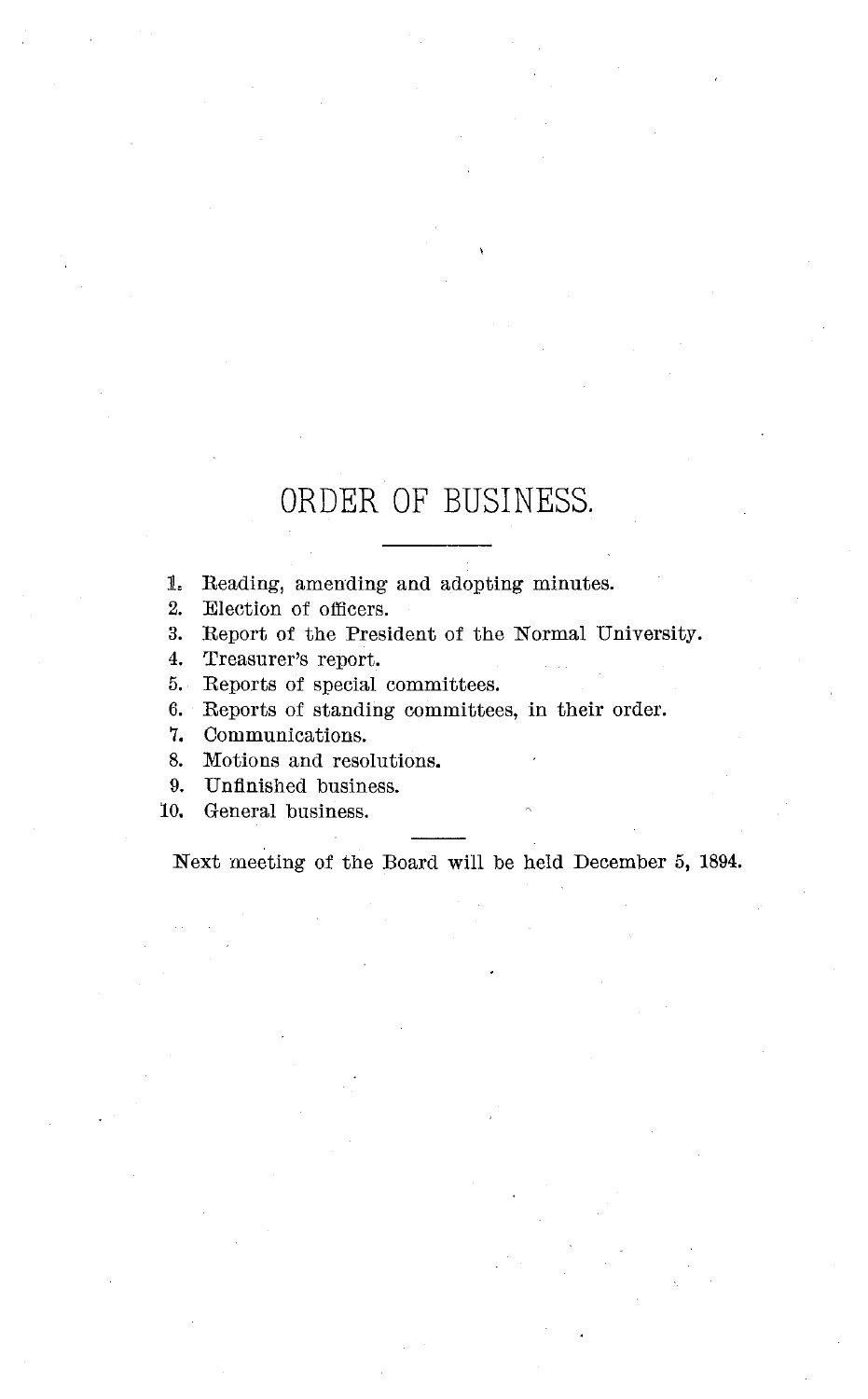## PROCEEDINGS OF THE BOARD OF EDUCATION

#### OF THE

#### STATE OF ILLINOIS.

NORMAL, ILL., June 20, 1894.

The Board of Education met in the library of the University at 9 A. M., the President, William H. Green, in the chair.

Present: Messrs. Green, Gastman, Capen, Karr, Walker Parker, Baily and Raab. Absent: Messrs. Kimbrough, Doocey, Brady, Cook, Plain and Rosette. Messrs. Kimbrough and Plain had sent letters regretting their inability to be present at the meeting.

The President appointed Mr. Baily a temporary member of the Committee on Auditing and Finance, and Messrs. Gastman and Parker as temporary members of the Committee on Teachers and Salaries.

President Cook read his semi-annual report which was, on motion of Mr. Raab, referred to the respective committees.

*To the Honorable Board of Education of the State of Illinois:*

Mr. President and members of the Board:-The attendance for the winter term was as follows:

#### NORMAL DEPARTMENT.

| HIGH SCHOOL.                                                                                                                                                                                                                                                                                                                                                                                                                                                                                                       |  |
|--------------------------------------------------------------------------------------------------------------------------------------------------------------------------------------------------------------------------------------------------------------------------------------------------------------------------------------------------------------------------------------------------------------------------------------------------------------------------------------------------------------------|--|
| $\begin{minipage}{0.9\linewidth} \textbf{Ladies} \begin{minipage}{0.9\linewidth} \textbf{G} & \textbf{0} \\ \textbf{Gentlemen} \end{minipage} \begin{minipage}{0.9\linewidth} \begin{minipage}{0.9\linewidth} \begin{minipage}{0.9\linewidth} \textbf{G} & \textbf{0} \\ \textbf{0} \end{minipage} \end{minipage} \begin{minipage}{0.9\linewidth} \begin{minipage}{0.9\linewidth} \begin{minipage}{0.9\linewidth} \begin{minipage}{0.9\linewidth} \textbf{G} & \textbf{0} \\ \textbf{0} \end{minipage} \end{minip$ |  |

|  | 138 |
|--|-----|

#### GRAMMAR SCHOOL.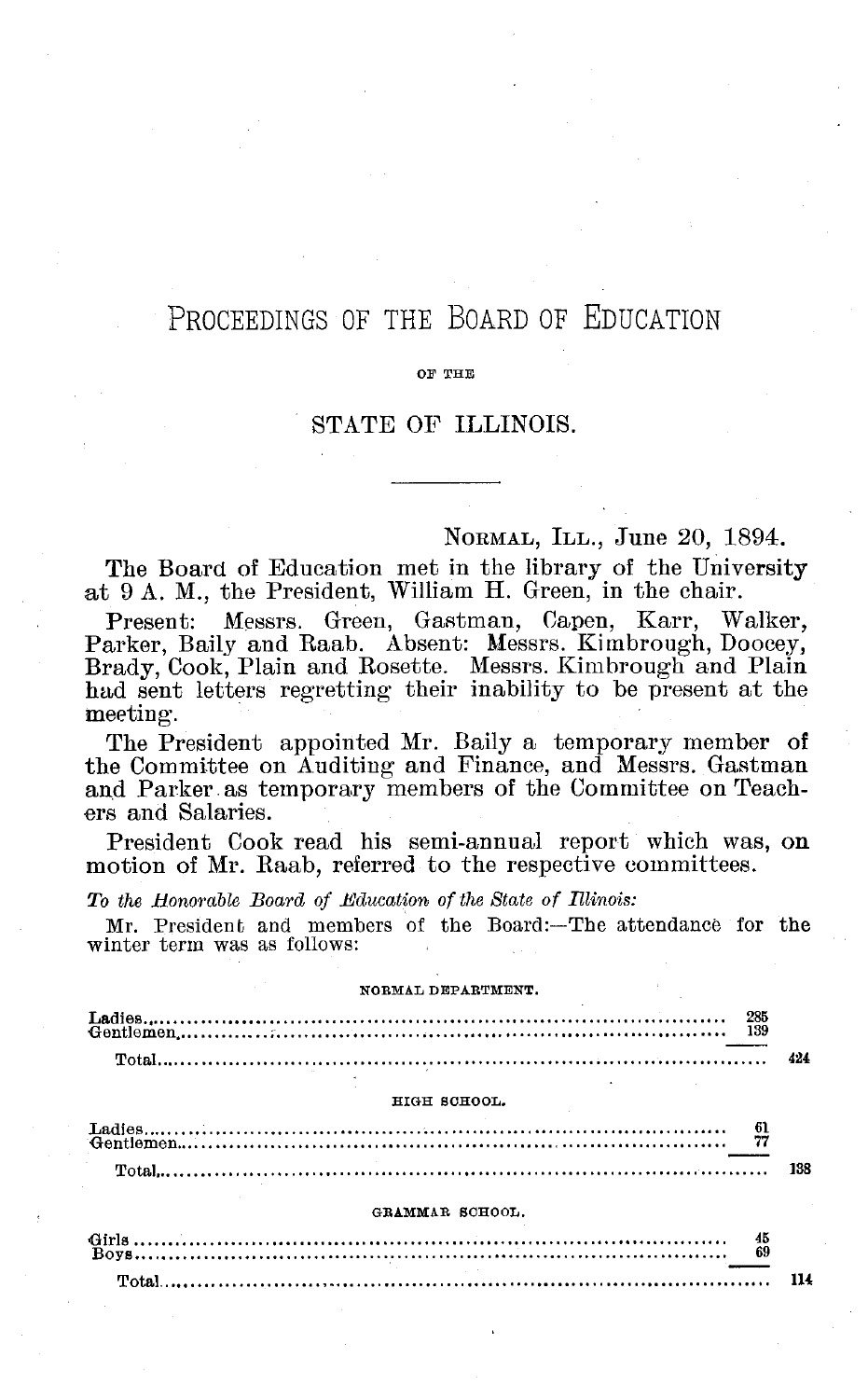#### INTERMEDIATE SCHOOL

|                                                                | 25<br>32 |            |
|----------------------------------------------------------------|----------|------------|
| $\text{Total} \dots \dots \dots \dots \dots \dots \dots \dots$ |          | 57         |
|                                                                |          |            |
| PRIMARY SCHOOL.                                                |          |            |
|                                                                | 47<br>38 |            |
|                                                                |          | 85         |
|                                                                |          |            |
| TOTAL ENROLLMENT.                                              |          |            |
|                                                                |          | 424<br>394 |
| Total                                                          |          | 818        |
|                                                                |          |            |
| The attendance for the term now closing is as follows:         |          |            |
| NORMAL DEPARTMENT.                                             |          |            |
|                                                                | 280      |            |
|                                                                | 151      |            |
|                                                                |          | 431        |
| HIGH SCHOOL.                                                   |          |            |
|                                                                | 57<br>69 |            |
|                                                                |          | 126        |
| GRAMMAR SCHOOL.                                                |          |            |
|                                                                | 39       |            |
|                                                                | 55       |            |
|                                                                |          | 94         |
| INTERMEDIATE SCHOOL.                                           |          |            |
|                                                                | 39       |            |
|                                                                | 44       |            |
|                                                                |          | 83         |
| PRIMARY SCHOOL.                                                |          |            |
|                                                                | 38<br>43 |            |
|                                                                |          | 81         |
| TOTAL ENROLLMENT.                                              |          |            |
|                                                                |          |            |
|                                                                |          | 431<br>384 |
|                                                                |          |            |
|                                                                |          | 815        |

The following table shows the attendance by counties for the winter and spring terms: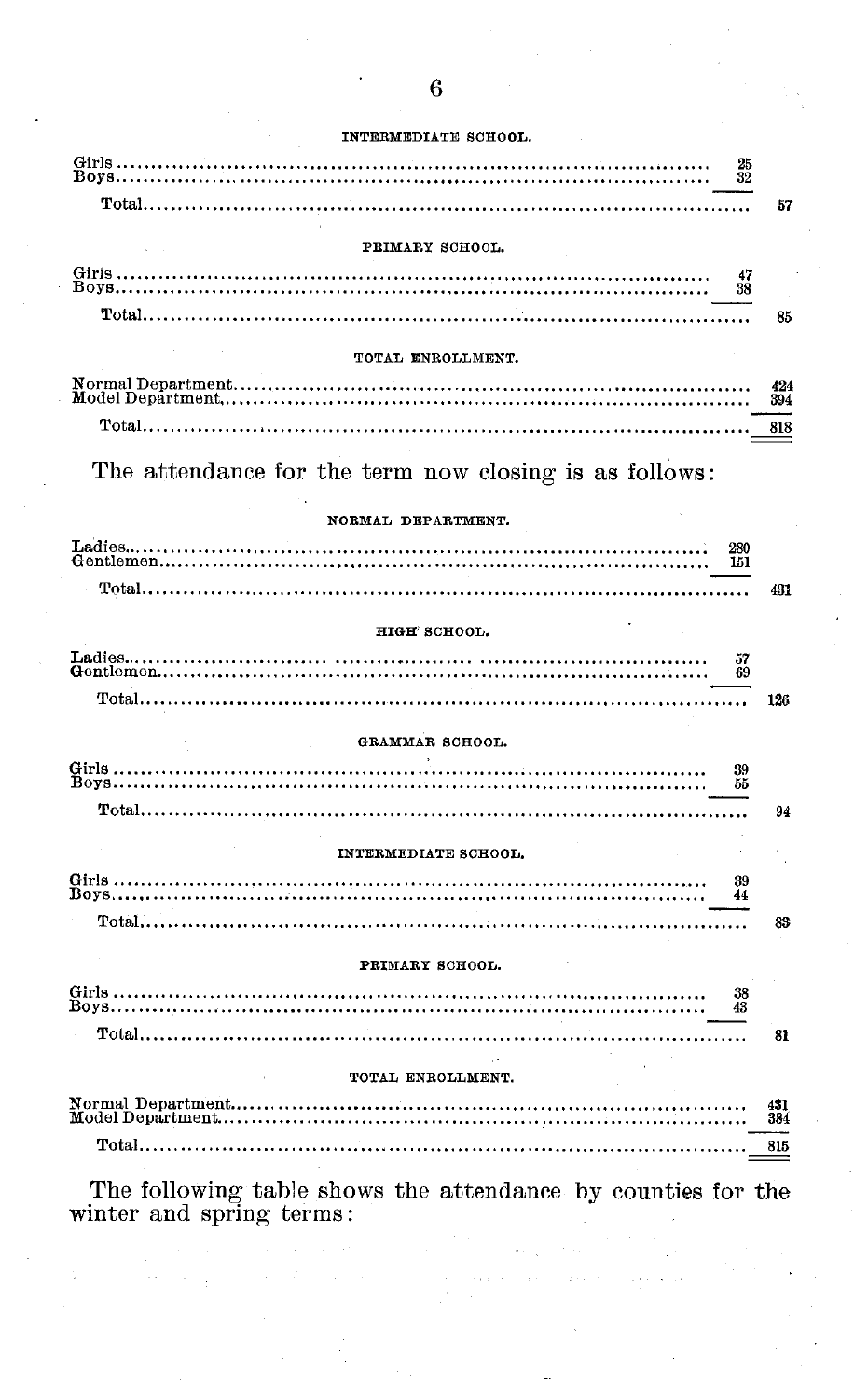|                                                         | Winter.                      | Spring.                                        |                                                       | Winter.                 | Spring.        |
|---------------------------------------------------------|------------------------------|------------------------------------------------|-------------------------------------------------------|-------------------------|----------------|
| Adams.                                                  | 1                            |                                                | $\mathbf{L}$ ee                                       | 6                       |                |
| Alexander                                               | 1                            | $\frac{2}{1}$                                  | $Livington \ldots$                                    | 7                       |                |
| Bond                                                    | 1                            |                                                | Logan                                                 | ı                       |                |
| Boone                                                   | 123                          | $\frac{1}{2}$                                  |                                                       | 1                       | $\frac{2}{8}$  |
| Brown <b>.</b> .                                        |                              |                                                | $McHenry$                                             | 5                       |                |
| Bureau                                                  |                              | $\frac{4}{6}$                                  | $*$ McLean                                            | 32                      | 39             |
| Carroll                                                 |                              |                                                | $Maeon$                                               | 13                      | 8              |
| Cass                                                    | ä                            | $\frac{27}{32}$                                | $\text{Macoupin} \dots \dots \dots \dots \dots \dots$ | 3                       | 13             |
| $Champaigen$                                            | 12                           |                                                | Madison                                               | 7                       | 8              |
| $Christian.$                                            | 10                           |                                                | Marion                                                | 3<br>2                  | 3<br>2         |
| Clark                                                   | 2                            |                                                | Marshall                                              |                         |                |
| $Clay$                                                  | 1                            |                                                | $Mason$                                               | $\overline{\mathbf{4}}$ |                |
| Clinton                                                 | 2                            |                                                | $Mercer$                                              | 5                       |                |
| Coles                                                   | 13                           | 10                                             | Monroe                                                | $\mathbf 2$             | 422222         |
| Cook                                                    | 4                            | 4                                              | Montgomery                                            | 5                       |                |
| $Crawford$                                              |                              |                                                | Morgan $\ldots \ldots \ldots \ldots \ldots$           |                         |                |
| $Cumberland, \ldots, \ldots, \ldots$                    |                              | $\frac{1}{2}$                                  | $M$ oultrie                                           | 2022                    |                |
| $\mathbf{\overline{D}}$ eKalb $\ldots$                  |                              |                                                | Ogle                                                  |                         |                |
| DeWitt                                                  | 3                            | 2                                              | Peoria                                                |                         |                |
| $\operatorname{Douglas}$                                | 5                            | 6                                              | Perry                                                 | $\overline{2}$          | $\frac{2}{12}$ |
| $DuPage$                                                | i                            | 1                                              | Piatt                                                 | 4                       |                |
|                                                         | $\bar{\textbf{3}}\textbf{2}$ | 6                                              | Pike                                                  | 4                       | 6              |
|                                                         |                              | 2                                              | Pope                                                  | 3                       | 3              |
| $_{\rm Ford.}$                                          | 12                           | 10                                             | $\text{Putnam}$                                       | 8                       | ğ              |
| $\textbf{Franklin} \dots \dots \dots \dots \dots \dots$ | 1                            | 1                                              |                                                       | ı                       | $\frac{1}{2}$  |
|                                                         | 4                            | 5                                              | $Richard \ldots \ldots \ldots \ldots \ldots$          | $\overline{2}$          |                |
| Gallatin                                                |                              | $\overline{2}$                                 | $\text{Rock Island} \dots \dots \dots \dots$          | 4                       |                |
| Greene                                                  | 1                            | ı                                              |                                                       | 9                       |                |
| Grundy                                                  | 4                            | 4                                              | $8$ chuyler                                           | 1                       |                |
| Hamilton                                                | $\overline{2}$               | ī                                              | Scott                                                 | $\overline{2}$          |                |
| Hancock.                                                | 6                            | 6                                              | $Shelby \ldots \ldots \ldots \ldots \ldots$           | 9                       | 16.            |
| $\rm{Henderson} \, \ldots \ldots \ldots \ldots \ldots$  | 1                            | Ĩ                                              | Stark                                                 | 4                       |                |
| <b>Henry ……………………</b>                                   | 5<br>$\bar{2}$               | $^{4}_{2}_{2}$                                 | St. Clair                                             | 27                      | 21             |
| Iroquois                                                |                              |                                                | Stephenson                                            | 2                       | Ŧ.             |
| $Jasper$                                                |                              |                                                | $\mathtt{Tazewell}.\dots\dots\dots\dots\dots\dots$    | 10                      | 8.             |
| $Jefferson$                                             | 2                            |                                                | Union                                                 | 1                       |                |
| $J$ orsey.,                                             | 1<br>ē                       |                                                | Vermilion                                             | 7<br>3                  | 6              |
| $JoDavies \ldots  \ldots $                              |                              | $\begin{smallmatrix} 6 \\ 3 \end{smallmatrix}$ | $Warren$                                              |                         | 2              |
| Kane                                                    | 3<br>6                       |                                                | Washington                                            | 1                       | ı              |
| $\verb Kankake , \ldots, \ldots, \ldots, \ldots$        | ġ                            | $\frac{6}{2}$                                  | $W$ ayne                                              | 1<br>$\overline{2}$     |                |
| Kendall                                                 |                              |                                                | ${\bf Whiteside}\,\ldots\ldots\ldots\ldots\ldots$     | 10                      | g,             |
|                                                         |                              |                                                |                                                       |                         |                |
| Lake                                                    | $\overline{\mathbf{2}}$      | 4                                              | $Winnebago. \ldots \ldots \ldots$                     | 1<br>9                  | n              |
| LaSalle                                                 | 5                            | ß                                              | Woodford                                              |                         |                |

\* Thirty-two additional students, the winter term, and 16 the spring term paid tuition at \$1 a week.

#### OTHER **STATES.**

|                            | Winter. Spring. |                                                                                                               | Winter. Spring. |  |
|----------------------------|-----------------|---------------------------------------------------------------------------------------------------------------|-----------------|--|
| Kentucky <br>$Mississippi$ |                 | d Missouri <sup>1</sup><br>  Nebraska<br>$  $ Ohio<br>$\left  \ldots \right $ $\left  \right $ Oklahoma (Ter) |                 |  |

Eighty-seven counties have been represented here this year.

At the beginning of the winter term 1893–4, 59 persons applied for admission to the Normal Department, 22 males and 37 females. Of these<br>16 males and 33 females were admitted. Ten were admitted by appointment of County Superintendents, 7 by High School diplomas, 1 by a first<br>grade certificate, 10 by promotion from the preparatory department, and 21 by examination.

The following counties were represented in the entering class: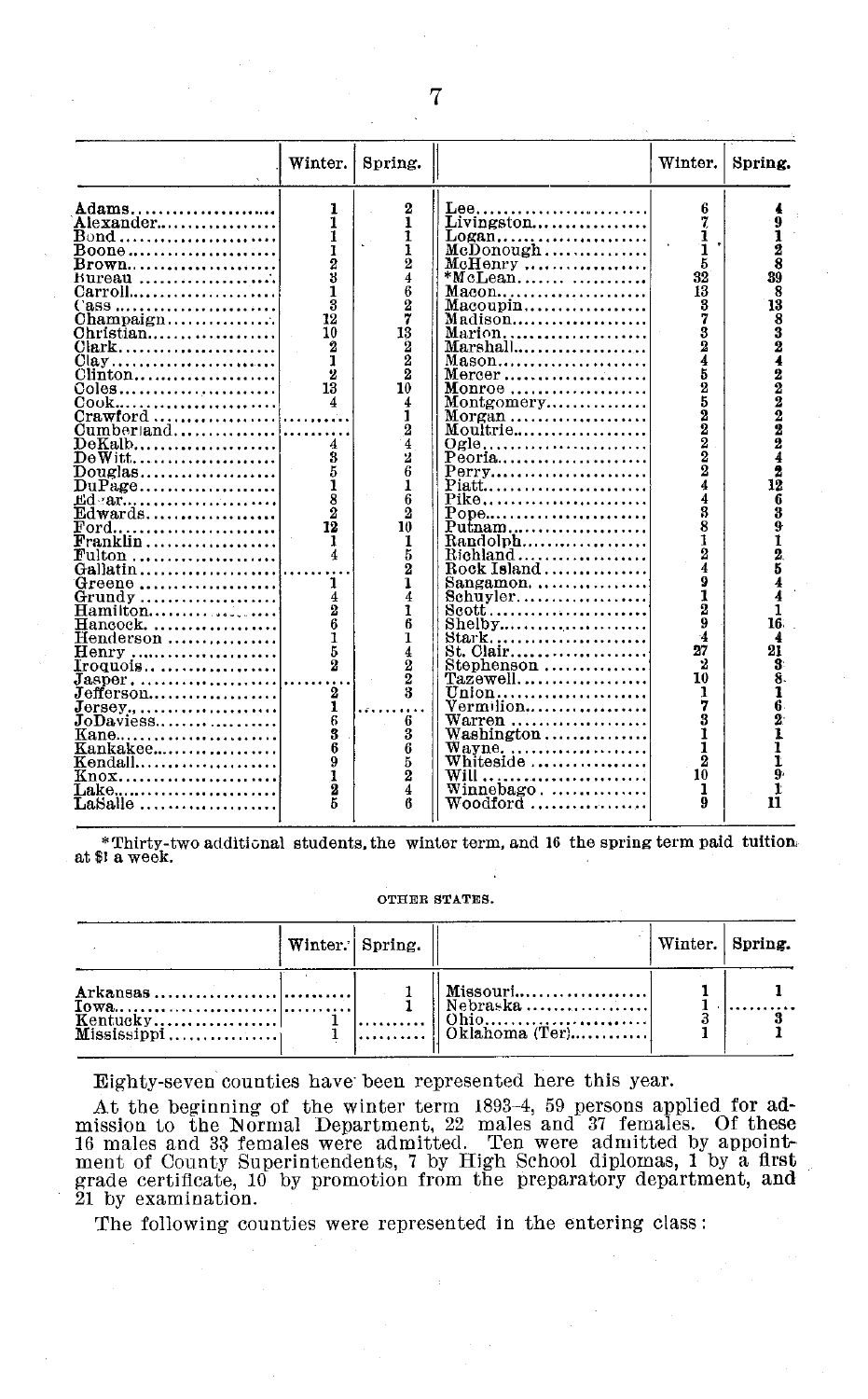| Vermilion<br>Other States<br>Livingston |
|-----------------------------------------|
|-----------------------------------------|

The seven students entering from McLean county were all required to pay tuition as they did not meet the required average of 85% imposed upon candidates from McLean county.

Eighty-one persons applied for admission during the spring term, 27 men<br>and 54 women; of these 4 were rejected. Twenty were admitted by appointment of County Superintendants, 12 by High School diplomas, 9 by first grade certificates, 7 by promotion from the preparatory department, and 29 by examination.

The following counties were represented in the entering class; six of the students from McLean county were required to pay tuition:

|                                                                     | McDonough                                                                                    |
|---------------------------------------------------------------------|----------------------------------------------------------------------------------------------|
|                                                                     |                                                                                              |
|                                                                     |                                                                                              |
|                                                                     | Macoupin                                                                                     |
| $Champaien \ldots \ldots \ldots \ldots \ldots \ldots \ldots \ldots$ | Madison                                                                                      |
| Christian                                                           |                                                                                              |
|                                                                     | Montgomery                                                                                   |
|                                                                     |                                                                                              |
|                                                                     |                                                                                              |
| Crawford                                                            |                                                                                              |
|                                                                     |                                                                                              |
|                                                                     | St. Clair                                                                                    |
|                                                                     |                                                                                              |
|                                                                     |                                                                                              |
| Iroquois                                                            |                                                                                              |
|                                                                     |                                                                                              |
| JoDaviess                                                           | ${\bf Washington}\, \dots \dots \dots \dots \dots \dots \dots \dots \dots \dots \dots \dots$ |
|                                                                     |                                                                                              |
|                                                                     | Woodford                                                                                     |
| Livingston                                                          | Other States                                                                                 |

#### THE FACULTY.

I regret to be obliged to announce the resignation of several of our teachers. Mr. S. F. Parson retires from the principalship of the Grammar School after two years of very successful service. He has received a flat-School after two years of very successful service. He has received a flat-<br>tering offer to engage with a business firm, and feels that he ought not to<br>decline it. Mr. Norton has acted as Professor Colton's assistant for th from the Institution is due to circumstances that have several times deprived us of lady teachers, and that will be no less likely to disturb us in While we regret to lose her she carries with her our sinthe future. cerest congratulations.

Professor Thomas Metcalf entered the service of your honorable body in With the exception of two brief absences, aggregating four or five months, he has been here to discharge his daily duties for the thirty-two years intervening between that time and this.

On a Monday morning in 1842, a lad of sixteen was hoeing corn in the little hamlet of Wrentham, Mass. The young woman who was employed as teacher of the village school had gone to her home the preceding Saturday and had no

8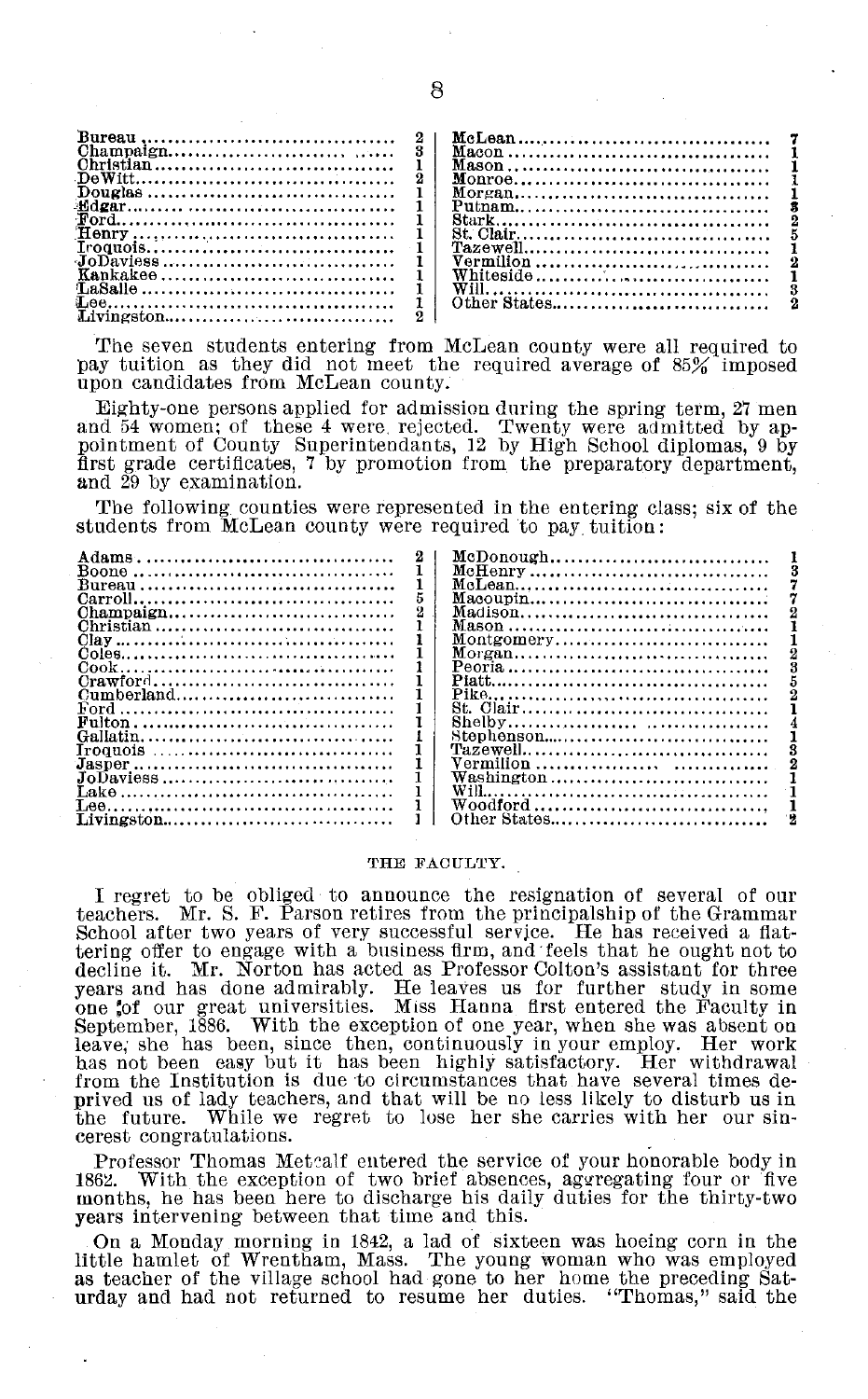young man's father, "Do you think that you can keep the children quiet until the teacher returns?" "I do, father," was the reply. "Very well, put on your stockings and shoes and let us see what you can do." This was Professor Metcalf's incroduction to the work to which he was to give his life. The teacher did not return, and he succeeded to the position and to the munificent salary of three dollars a week. After teaching district schools for four years, spending three terms in the Wrentham Academy and one year in the Bridgewater Normal School, he was elected sub-master of the Warren School, in Charlestown, Mass., at a salary of \$700. Two years later he became principal of the West Roxbury Grammar School, at a salary of \$800, which was finally increased to \$1,100. In 1857 he came to a position in the St. Louis High School, where he remained until September, 1862, acting as principal of the combined High and City Normal School during the last five months of his residence there. He declined to continue in that position on account of the unfavorable climate, and came here at a salary of some \$b00 less than he would have received there.

After fifty-two years of work in the school room he feels that he is en- titled to relief from the present cares of his laborious position.

I cannot attempt to express what, in my opinion, Professor Metcalf has been to this school and to the young people who have come under his in-<br>fluence. Let us trust that the warm sense of gratitude felt by those who Let us trust that the warm sense of gratitude felt by those who have enjoyed the rare privilege of being his pupils may, in some small way compensate him for his countless sacrifices in their behalf.

For the last two years our work in spelling and penmanship has been in the hands of Mr. E. W. Cavins, who graduated from this school in 1892. His compensation has been small but his duties have been discharged with great fidelity. It would be wise, perhaps, to employ a special teacher of penman-<br>ship for such time as he would be needed. This can be done at small expense. Some one of our graduate students desiring to continue his studies would be glad to perform the remaining work for the compensation heretofore given. I suggest that the matter be left in my hands with the understanding that the expense shall not exceed what it has heretofore, namely, \$500 a year.

#### THE TRAINING SCHOOL.

The resignation of Professor Metcalf marks an epoch in the history of our Training School I desire to call your careful attention to this department of the Institution, as I regard the decision which you will make respecting its future management as of the gravest importance.

The Training School is the point toward which all of the work of the Normal Department is directed. The utility of the latter is measured by the results which appear when our pupils are put in charge of classes of children. Few Normal Schools have utilized their practice departments to the extent that we have. The average graduate spends fifty weeks in the actual work of class instruction. From inquiries made respecting the more prominent State Normal Schools in this country I find that in some of them the term of practice work is as low as eight weeks while the highest of which I have knowledge is only twenty.

But this is only one of the ways in which the department is utilized. As early as the second term, classes of children are used by the teachers of the Normal Department in illustrating their work to the Normal pupils, and this method of illustration is continued through the third term and is largely employed during the third year in our illustrative work with the senior class. Normal instructors conduct recitations with classes of children for the verification of theory or for the illustration of method. Dr. Van Liew has spent an hour a day for a considerable part of the present term with a fifth year class. When I was teacher of mathematics I devoted a generous share of my time daily for nearly two years in working with children of the first and second grade in order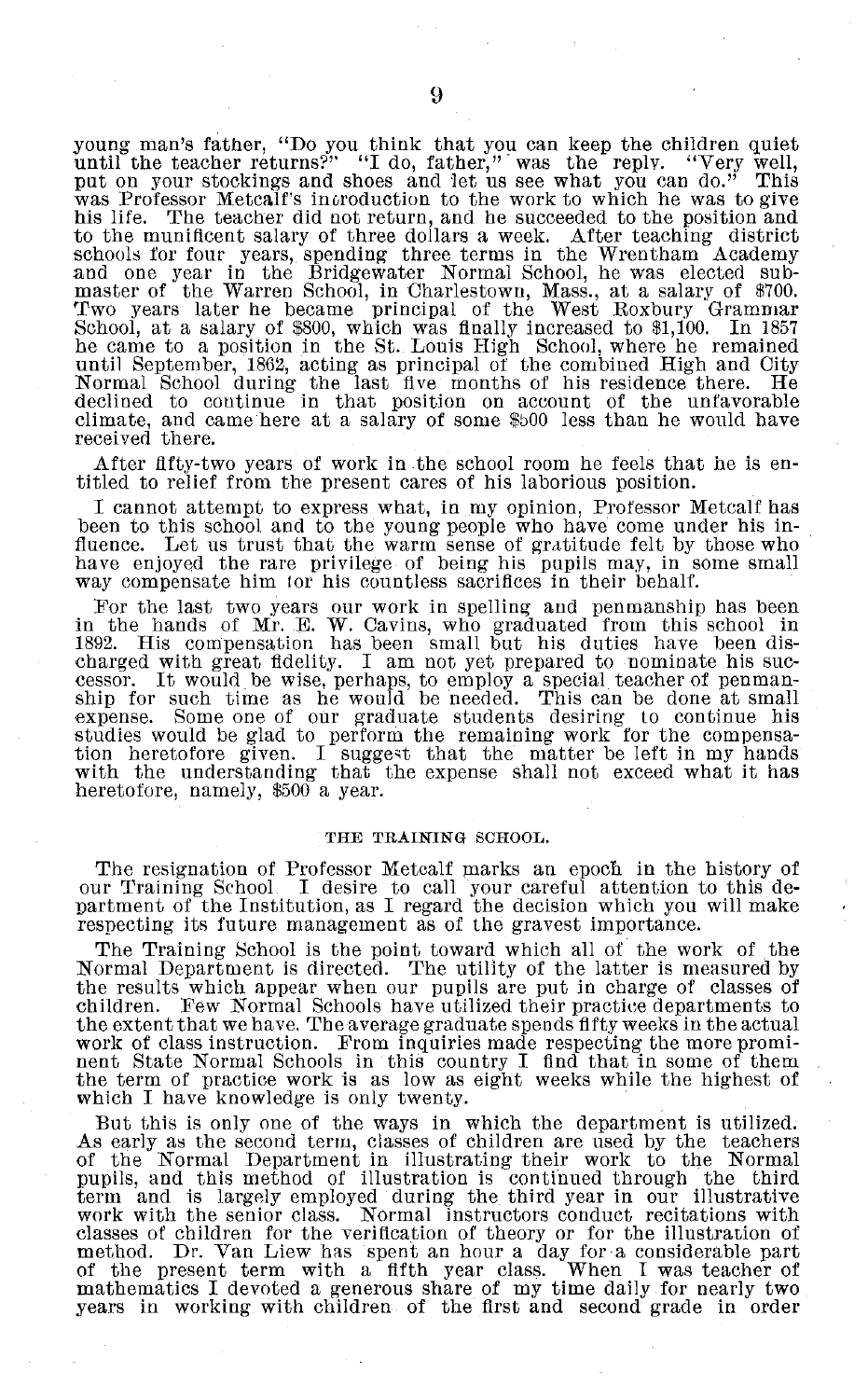that I might rigidly test my theories respecting primary methods in num-<br>ber. The fall and winter terms of the present year I supervised the num-<br>ber work in the Intermediate grades, spending an hour each day in those<br>room

This work is not peculiar to the two Normal teachers mentioned; others have done similar work, while our training teachers are almost daily occupied for some portion of their time in actual class instruction.

In this way we have endeavored to avoid the dangerous and fascinating error of being too theoretical. There is no theory elaborated in the Normal Department that is not put to the crucial test of actual trial in the Training School.

A brief history of our Practice department with a description of its present organization will enable you to pass more understandingly upon the recommendations which I have to make concerning it.

Soon after the organization of the school, Miss Mary Brooks, a primary teacher, whom Mr. Hovey had known in Peoria, was employed to conduct a small Model school of the youngest children. It was thought that Normal students might, with great profit, observe the methods of instruction employed in such a school. Miss Brooks remained in the Institution but three years, I think. When I first knew the Institution in 1862, there were but few children in that department, and Normal pupils did little work in actual teaching. Subsequently an arrangement with the village work in accurate electricity. Subsequent with the village of Normal gave us a good sized training school and the use of the building which the town had erected. But the only training teachers were the principals of the several rooms who were obliged to spend most of their time in instructing the children.

In 1868 the arrangement with the town was set aside and our Model School returned to this building and became what it has since remained, with the exception of the first and second grades, a private tuition school.

Some years elapsed before Mr. Metcalf was transferred from the chair of mathematics to that of supervisor of work of the Normal pupils in the Model School.

In our cramped and narrow quarters we did as well as we could. Hallways, basement rooms, and every available corner were utilized. ditional training teacher was employed and practice teaching was accented more and more.

With the erection of our new building a better day dawned. We still remain a tuition school in the Grammar and Intermediate grades, but we are obliged to offer free tuition in the primary grades in order to get<br>a sufficient number of pupils for our purposes. The public schools are ex-<br>cellently managed, but the superior opportunities that we are able to of will fill our rooms until the tuition grades are reached. The result is that we cannot show you a school whose higher grades are filled with pupils that have come up from the primary. Quite a number do remain continuously but only a small part of the number needed for our purposes.

For these reasons our Intermediate and Grammar grades do not compare favorably with similar grades in the best city schools. Many pupils whose only opportunity has been a poor country school will be found in these rooms.

The organization of the school is as follows:

Two rooms are occupied by the first and second year pupils, and two additional rooms by the pupils of the next four years. The children in each of these rooms are under the immediate care of a Normal pupil of skill and experience, to whom we pay \$25 a month for ten months Since we began this arrangement last September, the patronage in the In-termediate rooms has increased 50 per cent. The practice work in the first two rooms is immediately supervised by Mrs. Wm. P. McMurry, and in the second two by Dr. Charles A. McMurry, who has also general supervision of Mrs. McMurry's work and teaches one class in Pedagogy in the Normal of Mrs. McMurry's work and teaches one class in Pedagogy in the Normal Department.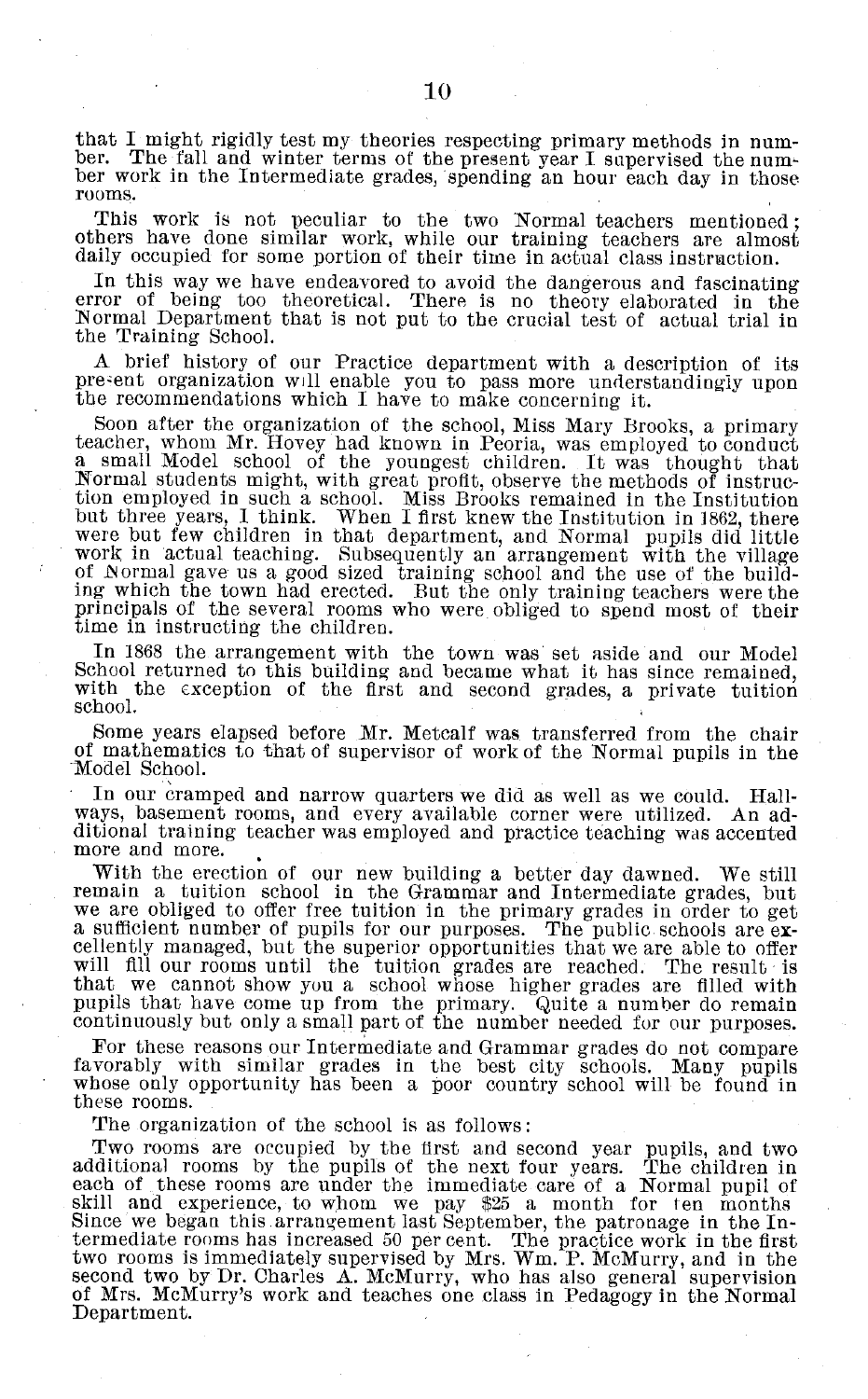The seventh and eighth year pupils occupy the second story of the new building. They are under the immediate charge of a Grammar school principal. The practice work of the Normal pupils in these grades is The practice work of the Normal pupils in these grades is looked after by Professor Metcalf.

You will thus see that our Training School is a double-headed affair and that Professor Metcalf has had more work on his hands than he could possibly attend to. His resignation presents the important question whether we shall fill his place and continue the present illogical arrange-ment or whether we shall meet what seems to me to be a pressing necessity in a wise and practical spirit.

To my mind the thing to do is clear. The time has come for the re- organization of our training school. I most earnestly recommend the promotion of Dr. McMurry to the position of principal of the Training Department, with such an increase in his salary as the added work and responsibilities ought to receive, and the employment of two additional women, one to supervise in Intermediate and the other in Grammar grades.

The organization would then be as follows: Principal of Training Department and three assistants, one of whom would supervise in Grammar, a second in Intermediate, and a third in Primary grades.

Such an arrangement would not at present increase our expenses. Indeed it would diminish them about \$150 a year. So far as I know we,are the only State Normal School in which the proposed arrangement does not exist. The following are some of the reasons for the change:

1. One set of ideas should find illustration in all of the rooms. If there are to be two heads to the training department there is no assur- ance that a doctrine that has been persistently taught in one grade may not be antagonized in another.

2. Without a single mind in general charge of all grades it is not possible to adjust the work of the pupils so that the movement from grade to grade shall be easy and so that needless repititions may be avoided. Imagine a cipals, one for the Grammar grades and another for the lower grades, and you have our situation exactly.

3. We are in great need of more supervisors. By the arrangement which I have recommended to the Committee on Training School an additional teacher can be obtained without increased expense.

4. Our pupil teachers' meetings being under the control of one person can be organized for a far higher degree of usefulness. Points frequently develope in one grade that should come to the attention of every pupil teacher. Under our present system such an arrangement is hardly possible.

Never before in the history of the institution has the Training School attracted so much attention as it has this year. Hundreds of teachers from different parts of the State have visited it to observe its methods. We regard it as the most important department of our work and its administration as offering far more difficulty than any other single department of the Institution.

#### **THE INSTITUTE.**

The Institute which you authorized the Faculty to offer to the teachers of the State, began on Monday, May 28,, and closed on Friday, June 15. The extra labor involved was cheerfully assumed by the teachers of the Institution. We are highly gratified by the unexpectedly large attendance, and also by the maturity and high character of our visitors. In addition<br>to the regular work which was freely visited, the following courses of<br>lectures were offered: History below the High School, Professor McCor-<br>mick; S Hints on General Management, Professor Felmley; Talks on Herbart, Dr. Van Liew; Literature in Lower grades, Dr. McMurry; Literature for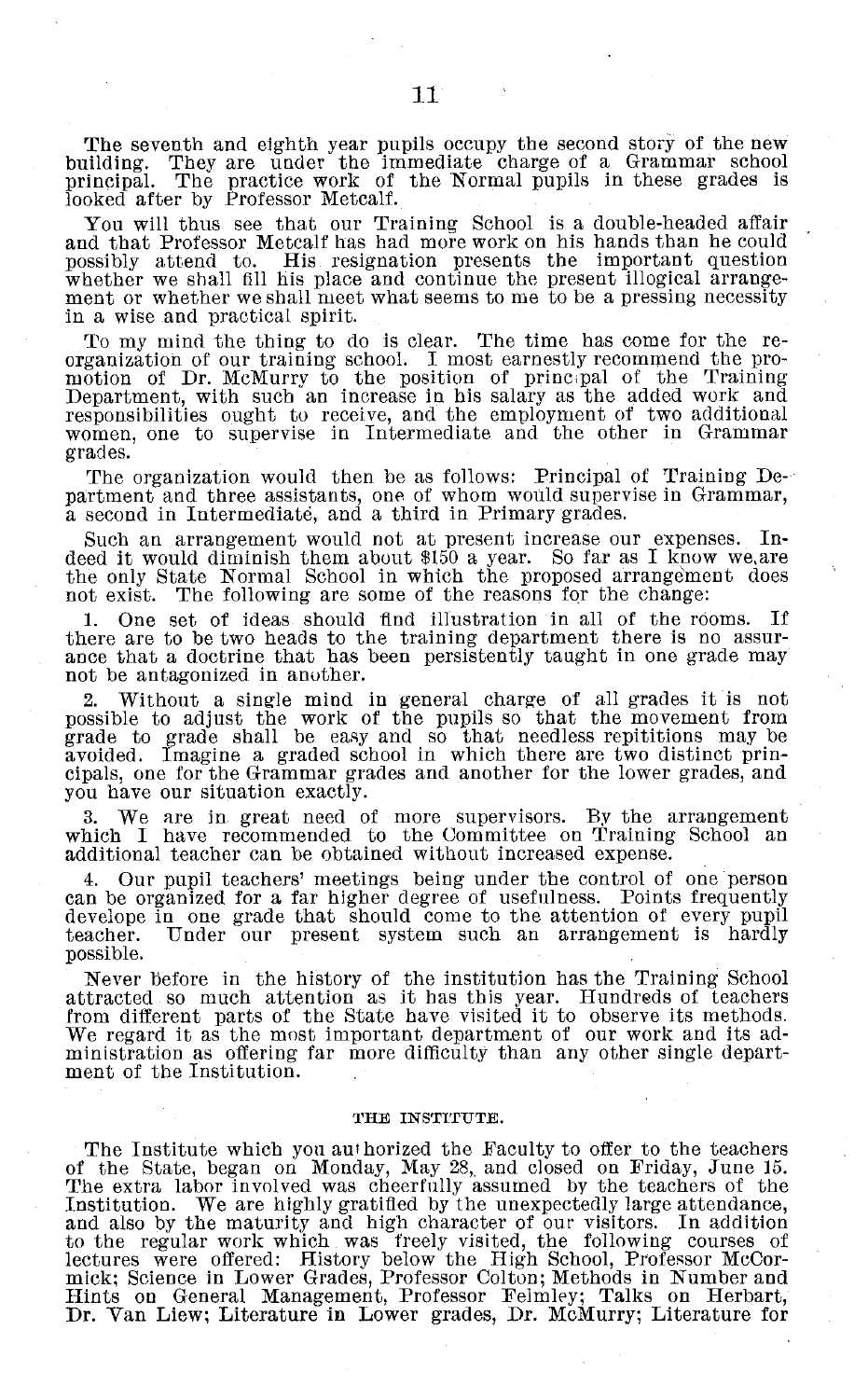High Schools, Miss Colby; Practical Grammar, Miss Hanna; Hints from a Training Teacher's Note Book, Professor Metcalf; Talks about Libraries, Miss Milner; Work in Drawing, Miss Ela; Physical Culture in connection<br>with Reading work, Miss Lucas; Methods in Latin, Professor Manchester;<br>Penmanship, Mr. Cavins; One course on the Feelings and the Will and a<br>second on

Fifteen round-table conferences were held and were led by Professors Colton, McCormick, Van Liew, and McMurry.

Many of the members spent a large part of their time in the training school, which was crowded with visitors from the beginning of the session to the close.

The Institute effected an organization of its own, with Principal W-S. Gray, of Adams county, as president, and held frequent meetings for the discussion of various phases of school work. The total enrollment was one hundr being represented.

The following resolutions were unanimously adopted:

WHEREAS, The Illinois State Normal University has kindly opened its doors to the teachers of the State for a three weeks' institute free of charge; and

WHEREAS, The members of the Faculty of the Illinois State Normal University have so arranged their class work and lectures that the members of the institute might receive the greatest degree of benefit; therebers of the institute might receive the greatest degree of benefit; therefore be it

*Resolved,* That we express our high appreciation of the advantages offered by this institute for professional improvement both in the course of lectures and in observing the work of the Normal and of the Model School.

*Resolved,* That we extend our sincere thanks to the president and to the other members of the faculty, for the-extra work taken upon themselves in our behalf, and for the kindly manner in which they have endeavored to make this institute both pleasant and profitable to us.

*Resolved,* That we earnestly desire to see this institute become permanent, affording to the teachers of the State from year to year, opportuni- ties not surpassed elsewhere.

*Resolved,* That a copy of these resolutions be presented to the faculty of the I. S. N. U. and that copies be given to the press.

> MARIETTA NEEL, B. F. MCCLELLAND, A. D. SNYDER,

*Committee.*

Adopted by members of the institute at the I. S. N. U., June 12, 1894.

W. S. GRAY,

*Chairman.*

#### LIBRARY REPORT.

Received during the year 451 bound volumes and valuable pamphlets, besides a number of pamphlets, cuttings, etc., not recorded. The most valuable single addition is the Missionary Library, contributed by the Y. M. C. A. and Y. W. C. A., and numbering 42 vols.

The circulation from the close of school in June 1893, to June 12, 1894, is 23,257 vols. For the present term it will be a little over 6,000 vols. For the winter term it was 7,306.

The number of different students who take out books is steadily increasing, and there is an improvement in the quality as well as in the quantity of the books drawn.

The members of the Teachers' Institute recently in session freely visited the Library, a number of them used it to advantage, and the talks on establishing and using school libraries were well attended.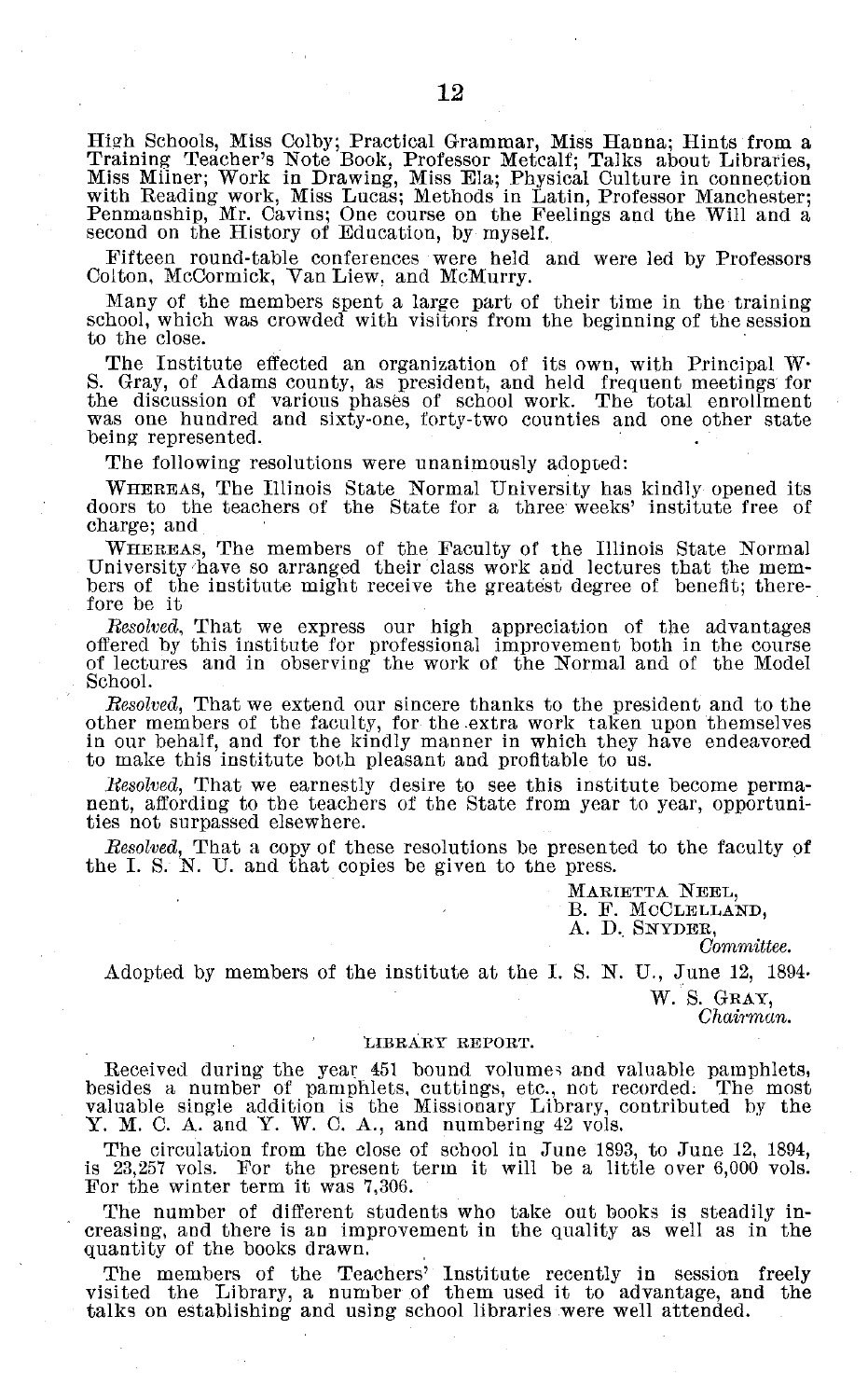#### THE SENIOR CLASS.

The following persons having completed our prescribed course, and are recommended for graduation:

#### NORMAL DEPARTMENT.

| The following having completed also the General High School course |  |
|--------------------------------------------------------------------|--|
| are recommended for the High School diploma:                       |  |
|                                                                    |  |

Cora Belle Barney, Mrs. Caroline M. Butterfield, Lee Co.; Lida Jane Smith, Rosa Waugh, Frederick Gilbert Mutterer.

The following having finished the Classical course of the High School Department are recommended for its diploma:

The following having completed the General course of the High School are recommended for its diploma:

All of which is respectfully submitted,

JOHN W. COOK, President.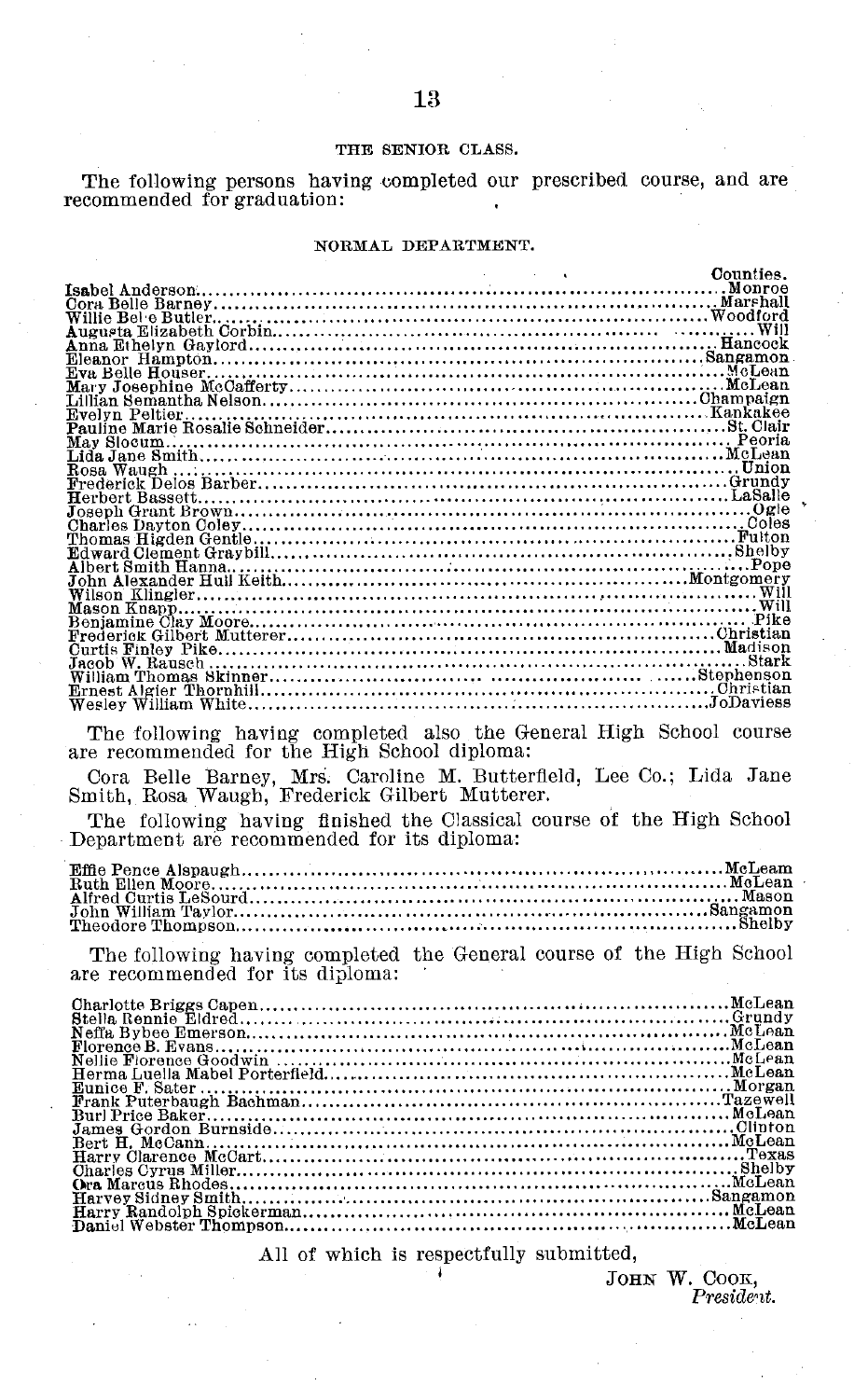The Treasurer of the Board presented his report for the halfyear from Dec. 20, 1893, to June 20, 1894, showing a balance of \$2,552.84. This report was referred to the Committee on Auditing and Finance.

Mr. Parker was appointed a member of the Committee on Text-books and Course of Instruction for this session.

Mr. Capen, seconded by Mr. Parker, moved that the report of the Committee on Auditing and Finance concerning the Treasurer's bond, as recorded in the proceedings of the Board of December 20, 1893, on page 13, be adopted.

And the said report was unanimously adopted.

The Committee on Auditing and Finance presented the following reports:

#### *To the Board of Education of the State of Illinois:*

Your Committee on Auditing and Finance, to whom was referred the report of President John W. Cook relative to the Contingent Fund, begs leave to report that they have examined the same, with the accompany-<br>ing vouchers, and find the same correct. It shows a balance on hand of \$7.81. They respectfully recommend that the appropriation asked for for this fund, \$600, for the ensuing six months, be granted. June 20, 1894.

J. L. BAILY, CHARLES L. CAPEN, *Committee on A udting and Finance.*

#### *To the Board of Education of the State of Illinois:*

Your Committee on Auditing and Finance, to whom was referred the<br>report of B. P. Colton, relative to the Natural Science Fund, begs leave<br>to report that they have examined the same with the accompanying<br>vouchers, and find months, \$300, be granted. June 20, 1894.

J. L. BAILY, CHARLES L. CAPEN, *Committee on Auditing and Finance.*

#### *To the Board of Education of the State of Illinois:*

Your Committee on Auditing and Finance, to whom was referred the<br>report of President John W. Cook, relative to the Library Fund, begg<br>leave to report that they have examined the same with accompanying<br>vouchers, and find th vouchers, and find the same, showing a balance on hand of \$3.79, correct.<br>They respectfully recommend that the appropriation asked for, \$400, for the ensuing six months be granted. June 20, 1894.

J. L. BAILY, CHARLES L. CAPEN, *Committee on Auditing and Finance.*

#### *To the Board of Education of the State of Illinois:*

Your Committee on Auditing and Finance, to whom was referred the current unpaid bills, 13 in number, amounting to \$1,306, would respect-fully report that we have examined the same and find them correct. We recommend that orders be drawn in favor of the respective claimants for the several amounts of their bills.

June 20, 1894.

J. L. BAILY, CHARLES L. **CAPEN,** *Committee on Auditing and Finance.*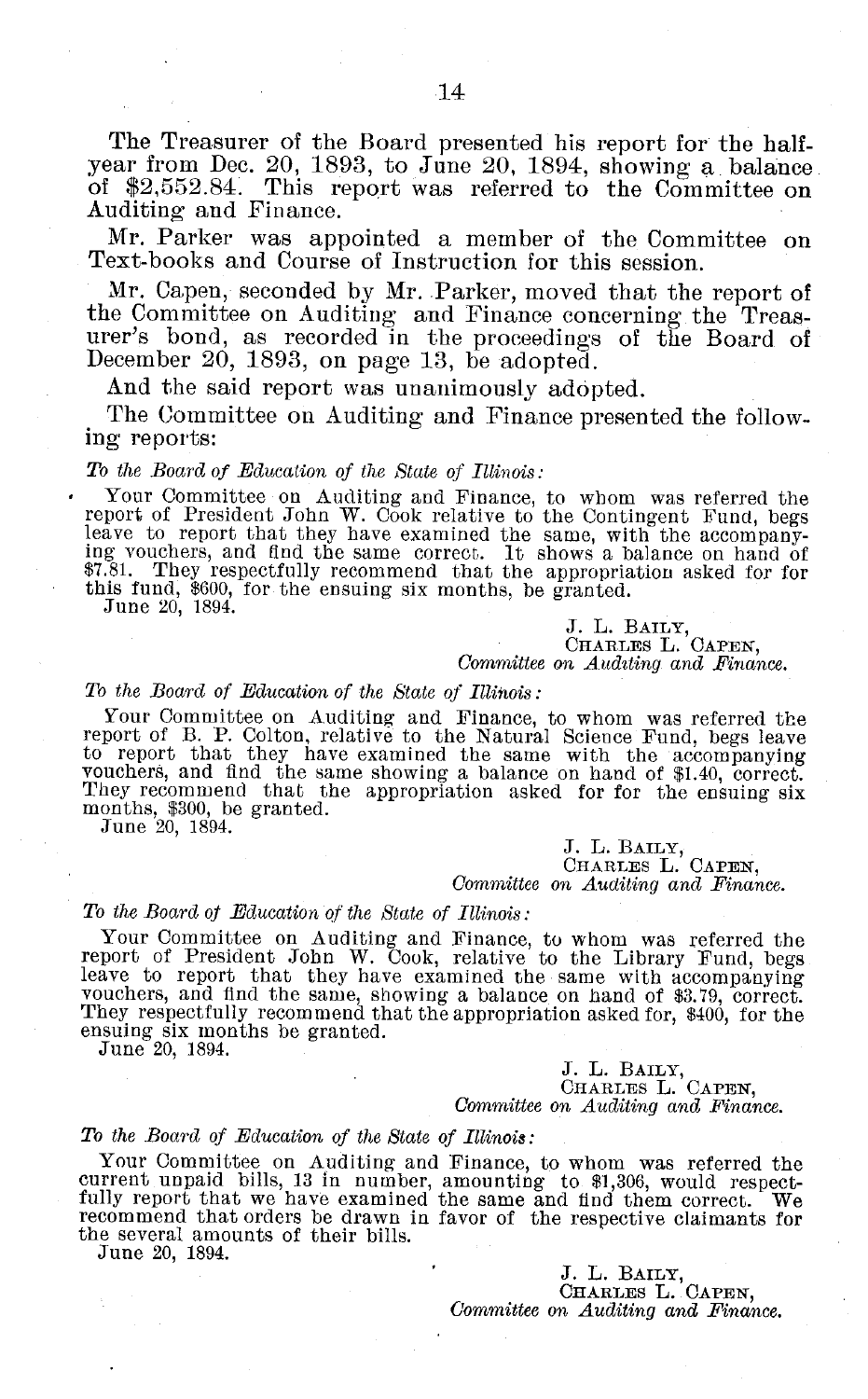| \$15 49 |
|---------|
| 25 00   |
| 53 62   |
| 27 00   |
| 46 18   |
| 215 00  |
| 11 50   |
| 600     |
| 12 00   |
| 16 35   |
| 583 70  |
| 197 63  |
| 47 40   |

*To the Board of Education of the State of Illinois:*

Your Committee on Auditing and Finance, to whom was referred the report of Frank D. Marquis, Treasurer, begs leave to report that they have carefully examined the same, with the accompanying vouchers, and find the same correct, and the balance, as stated, \$2,552.84, in his hands. They respectfully recommend that said report be approved.

June 20, 1894.

J. L. BAILY, **CHARLES** L. **CAPEN,** *Committee on Auditing and Finance.*

a

#### **F. D.** MARQUIS, *Treasurer.*

*In account with the Board of Education of the State of Illinois.*

| 1893.<br>December | DR.                                                                           | \$7,873 39     |             |
|-------------------|-------------------------------------------------------------------------------|----------------|-------------|
| 1894.             |                                                                               |                |             |
| February          |                                                                               | 264 00         |             |
|                   | 6                                                                             | 100 00         |             |
|                   | $\ddot{\phantom{0}}$<br>$\epsilon$<br><br>$\epsilon$                          | 612 25         |             |
|                   | $\epsilon$<br>$\epsilon$<br>44                                                | 135 00         |             |
|                   | $\epsilon$<br>$\epsilon$<br>$\epsilon$                                        | 500<br>400     |             |
| $\epsilon$        | 21<br>$\epsilon$<br>$\epsilon$<br>$\ddot{\phantom{1}}$                        | 311            |             |
|                   | 27                                                                            | 75<br>-01      |             |
| March             | " Fischer, balance for lot<br>8<br>9                                          | -16            |             |
|                   |                                                                               | 214            |             |
|                   | $\frac{23}{26}$<br>$\epsilon$<br>                                             | 950            |             |
|                   | 27<br>"Street Car Co., fence                                                  | 446            |             |
| Anril             | 3                                                                             | 7.873 39       |             |
|                   |                                                                               | 509            |             |
|                   | $\frac{4}{6}$                                                                 |                |             |
| $\epsilon$        | $\epsilon$<br>6.6<br>12                                                       |                |             |
| $\epsilon$        | $\epsilon$<br>$\epsilon$<br>14                                                | 195 00         |             |
| Мау               | $\frac{4}{5}$                                                                 | 500            |             |
|                   |                                                                               | 125<br>-00     |             |
|                   |                                                                               | 150 00         |             |
|                   | 9                                                                             | 224<br>75      |             |
| "                 | $\epsilon$<br>$\epsilon$<br>17<br>$\epsilon$<br>$\epsilon$<br>$\cdot$ $\cdot$ | 120            |             |
| $\epsilon$        | 23<br>$\epsilon$<br>$\epsilon$<br>$\epsilon$                                  | 15<br>50       |             |
| June              |                                                                               | 291            |             |
| 6.6               | "Home Nursery, rent                                                           | 8782<br>-85-00 |             |
|                   | 8<br>$\epsilon$                                                               | 271 88         |             |
| 6.6               | 18<br>18<br>                                                                  | 551            |             |
|                   |                                                                               |                | \$21,987 81 |
| June              |                                                                               |                | \$2,552 84  |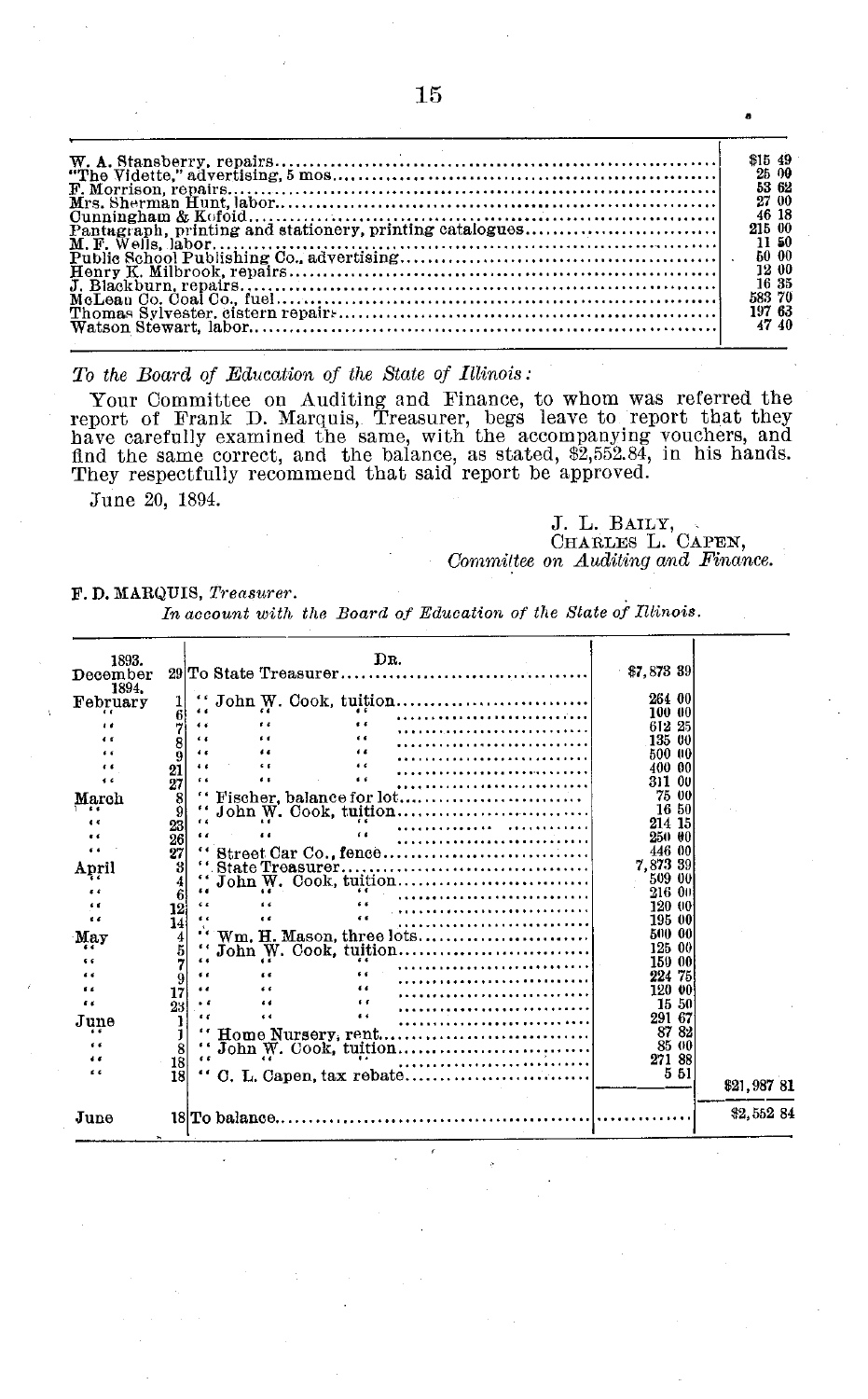|      | CR. BY VOUCHERS. |                                                            | \$167 51    |
|------|------------------|------------------------------------------------------------|-------------|
| No.  |                  |                                                            |             |
|      |                  | \$3,010 40                                                 |             |
|      |                  | 24 50                                                      |             |
|      |                  | 8 00                                                       |             |
|      |                  | 19 00                                                      |             |
|      |                  | 10 00                                                      |             |
|      |                  | 16 00<br>$\begin{array}{c} 16 & 00 \\ 15 & 00 \end{array}$ |             |
|      |                  |                                                            |             |
|      |                  | 30 00                                                      |             |
|      |                  | - 6 0*                                                     |             |
|      |                  | $16\,25$                                                   |             |
|      |                  | 27 00                                                      |             |
|      |                  | 50 00                                                      |             |
|      |                  | 25 00                                                      |             |
|      |                  | 655                                                        |             |
|      |                  | 7 50                                                       |             |
|      |                  | 89 70                                                      |             |
|      |                  | $\begin{array}{cc}\n 60 & 00 \\ 37 & 40\n\end{array}$      |             |
|      |                  |                                                            |             |
|      |                  | 50 00                                                      |             |
|      |                  | 46 00                                                      |             |
|      |                  | 200 00                                                     |             |
|      |                  | 100 00                                                     |             |
|      |                  | 100 00                                                     |             |
|      |                  | 140 88                                                     |             |
|      |                  | 2,851 92                                                   |             |
|      |                  | 17900                                                      |             |
|      |                  | 2,852 01                                                   |             |
| 2076 |                  | 2,852 07                                                   |             |
| 2077 |                  | 200 00                                                     |             |
| 2078 |                  | - 100-00                                                   |             |
|      |                  | - 100-00                                                   |             |
|      |                  | 170 25                                                     |             |
|      |                  | 1930                                                       |             |
|      |                  | 143 80                                                     |             |
|      |                  | 2,851 92                                                   |             |
| 2084 |                  | 2,852 01                                                   |             |
|      |                  |                                                            | 19.267 46   |
|      |                  |                                                            | 2.552 84    |
|      |                  |                                                            | \$21,987 81 |

The reports were adopted by the following vote: Ayes-Messrs. Green, Gastman, Capen. Karr, Walker, Parker, Baily and Raab. Noes-none. Absent-Messrs. Kimbrough, Doocy, Brady, Cook, Plain, Rosette and Mrs. Young.

The report of the Committee on Buildings and Grounds was adopted by the following vote: Ayes-Messrs. Green. Gastman Capen, Karr, Walker, Parker, Baily and Raab. Noes-none. Absent-Messrs. Kimbrough, Doocy, Brady, Cook, Rosette, Plain and Mrs. Young.

*To the Board of Education of the State of Illinois:*

Your Committee on Buildings and Grounds would respectfully report that upon May 4th, 1894, they delivered deed to Wm. H. Mason, trustee, for the three remaining lots in McClun's second addition to the city of Bloomington, and received the consideration therefor, \$500. Prior thereto they redeemed the same from the tax deeds theretofore issued thereon for \$19.30. By order of the Board of Supervisors of McLean county, about \$16 of this amount will be refunded.

They further report that on March 27, 1894, the Bloomington Street Railway repaid to the Treasurer the cost of that part of the new fence that was built through the campus along the sides of its track, \$446. All of which is respectfully submitted. June 20, 1894.

> **CHARLES** L. **CAPEN,** LYON KARR, E. A. GASTMAN, *Committee on Buildings and Grounds.*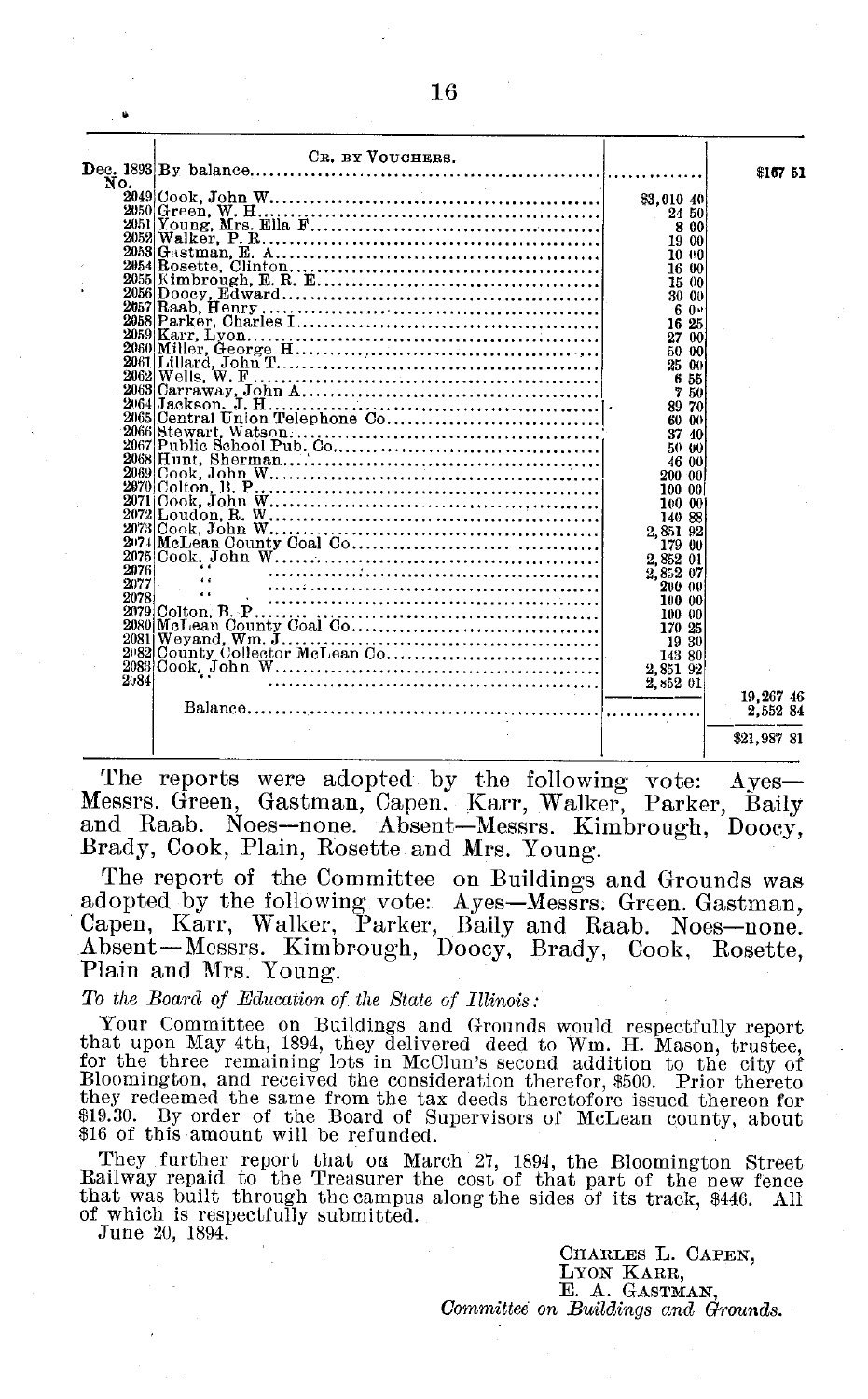Mr. Capen moved that the President of the Board renew the lease to the Bloomington City Railway Company for twenty years in consideration of the nominal sum of \$1.00.

The following report of the Committee on Auditing and Finance was submitted and, on motion of Mr: Capen, seconded by Mr. Baily, was lost by the following vote:' Ayes-none. Noes-Messrs. Green, Gastman, Walker, Parker, Baily and Raab. Absent-Messrs. Kimbrough, Doocy, Brady, Cook, Plain, Rosette and Mrs. Young. Messrs. Capen and Karr were excused from voting.

#### *To the Board of Education of the State of Illinois:*

Your Committee on Buildings and Grounds, to whom was referred the<br>petition of Mr. J. C. Glenn for repayment of moneys paid by him for<br>certain land in Jackson county, Illinois, purchased by him from the<br>Board, would respect and believe that there is no legal liability as the deed executed amounts to only a quit claim; but your committee, believing that it would be right under all the circumstances, recommend that the amount be repaid Mr. J. C. Glenn, or his legal assignees. Respectfully submitted.

June 20, 1894.

CHARLES L. CAPEN. LYON KARR, **E. A.** GASTMAN, *Committee on Buildings and Grounds.*

The following report of the Committee on Text-books and Course of Instruction was adopted:

#### *To the State Board of Education:*

GENTLEMEN:-Your Committee on Text-books and Course of Instruction begs to recommend that Fiske's Civil Government be substituted as a text-book for use in the Normal classes in the place of Andrews' Manual of the Constitution.

Respectfully submitted,

HENRY RAAB, CHARLES I. PARKER,

*Committee.*

#### The report of the Committee on Training School was adopted.

Your Committee on the Training School respectfully advise that the recommendations of the President of this Institution in regard to the rerecommendations of the President of this Institution in regard to the re- organization of the training department be concurred in, and that the Committee on Teachers and Salaries be authorized to employ teachers as recommended, and to fix their salaries.

> E. A. GASTMAN, **CHARLES** I. PARKER.

The report of the Committee on Teachers and Salaries was adopted by the following vote: Ayes-Messrs. Green, Gastman, Capen, Karr, Walker, Parker, Baily and Raab. Noes-none. Absent-Messrs. Kimbrough, Doocy, Brady, Cook, Plain, Rosette and Mrs. Young.

-2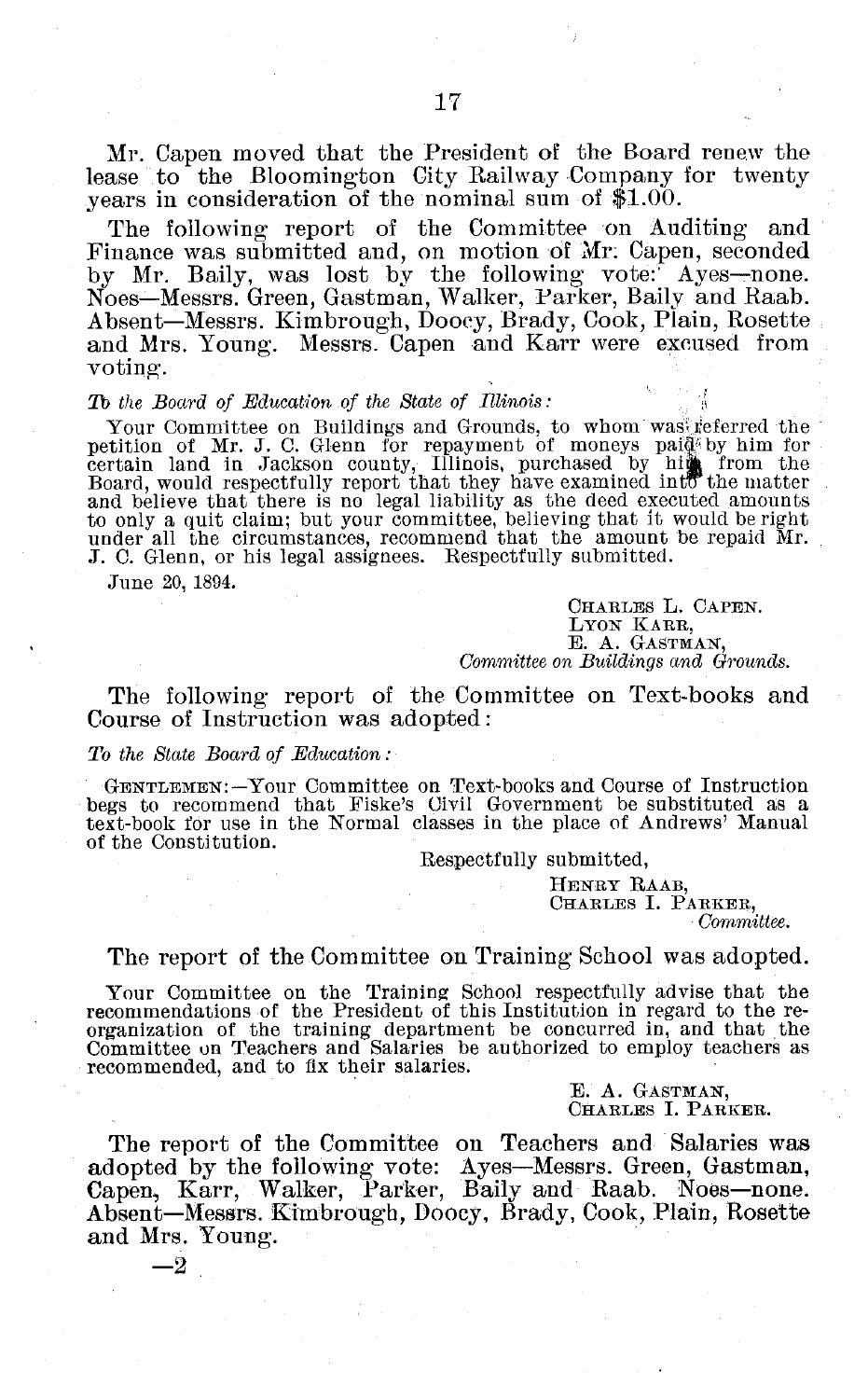#### *To the Board of Elucation of the State of ll1inois:*

Your Committee on Teachers and Salaries begs leave to report as follows: We have received the resignations of the following members of the faculty: Thomas Metcalf, Principal Training Teacher; Adella M. 0. Hanna, Teacher of English Grammar; Arthur 0. Norton, Assistant in Natural Sciences; Swen F. Parson, Principal of Grammar School; Elmer W. Cavins, Teacher of Penmanship and Orthography.

We recommend the acceptance of these resignations.

Prof. Metcalf was for twelve years teacher of mathematics, and for the last twenty years has been the principal training teacher. We regret to part with one who has been so faithful and true to every trust. We believe that his influence in this Institution and in the State has been of the quiet, enduring quality.

We have examined many applications and letters of recommendation for the positions made vacant by the resignations at this time. After careful investigation, we have concluded to make the following recommendations for appointment:

Charles A. McMurry, Ph. D., Principal of the Training Department with a salary of \$2,250.

Miss Cora Dodson, Training Teacher in the Grammar Department with a salary of \$700.

Miss Maud Valentine, Training Teacher in the Intermediate Grades with a salary of \$800.

Miss Kate Mavity, Teacher of English Grammar in the Normal Department with a salary of \$700 for the first year.

Mr. John A. Keith, Principal of Grammar School, salary \$800 for the first year.

Mr. Joseph G. Brown, Assistant in Science Department, with salary of \$800 for first year, and Teacher in Music, salary of \$200.

Dr. C. C. Van Liew accepted the position to which he was appointed at our last meeting and has cone excellent work. We recommend that his position be made permanent with a salary of \$1,800 for the year beginning September 1, 1894.

In accord with the policy of the Board, that teachers elected to posi- tions begin with a reduced salary and gradually increase to the maximum salary, we recommend the following:

That Miss Eva Wilkins receive \$1,000 for the coming year.

That Miss Amelia F. Lucas receive \$1,000.

That Miss Mary R. Potter receive \$600.

That Miss Ange V. Milner receive \$700.

#### P. R. WALKER, CHARLES I. PARKER, E. A. GASTMAN.

Mr. Capen moved that an order for \$303.40 be issued to Mr. Parson to reimburse him for money lost by him in the failure of Schureman's bank. Mr. Karr seconded the motion. On being put to a vote, the motion was lost.

On motion of Mr. Capen, seconded by Mr. Karr, the President and Secretary were instructed to issue the orders for July and August to the teachers retiring, by the following vote: Ayes-Messrs. Green, Gastman, Capen, Karr, Walker, Parker, Baily and Raab. Noes-none. Absent-Messrs. Kimbrough, Doocy, Brady, Cook, Plain, Rosette and Mrs. Young.